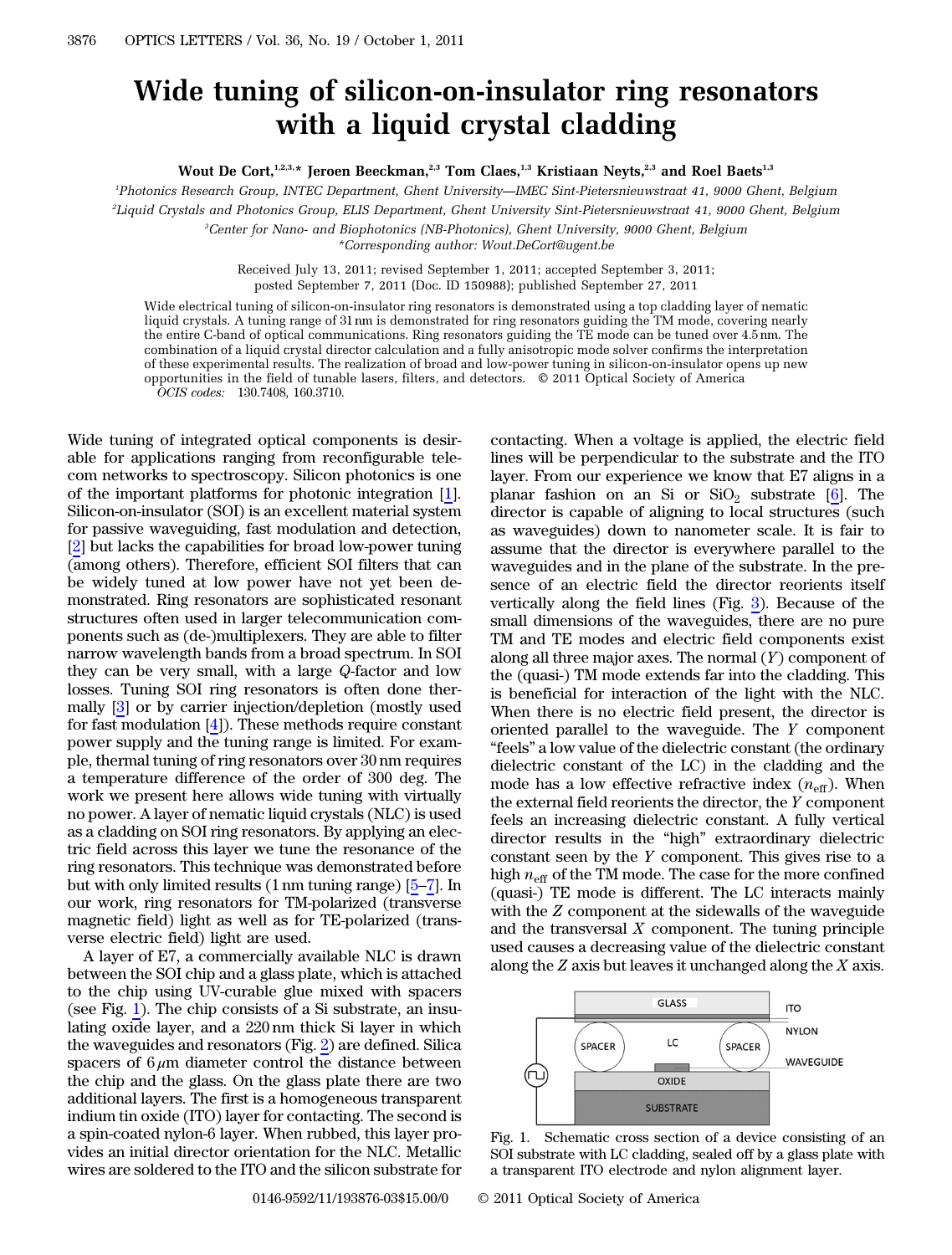<span id="page-1-0"></span>

Fig. 2. Schematic top view of a ring resonator.

<span id="page-1-1"></span>

Fig. 3. Reorientation of the LC director.

This results in a decreasing  $n_{\text{eff}}$  for the TE mode. The TM ring resonators under study have a bend radius of  $20 \mu m$ and four straight sections of  $10 \mu m$  each. The waveguides measure 220 nm high by 450 nm wide. The coupling section is  $4 \mu$ m long and the gap between the bus waveguide and the resonator is 550 nm wide. The TE resonators have a  $15 \mu m$  bend radius,  $12 \mu m$  straight sections, and a  $2 \mu$ m long coupling section that is  $250 \text{ nm}$  wide. The bus waveguide is equipped with grating couplers. These couple light from an optical fiber to the waveguide and back. The polarization of the light is controlled by polarization wheels. A tunable laser is used as a light source and the output is measured with a power meter. A square wave of 10 kHz is applied to the electrodes with a voltage source. The AC voltage prevents ion drift in the NLC, which can cause shielding of the electrodes. The output is measured for different voltage levels. For 100 V, a tuning range of 31 nm toward longer wavelengths is achieved for TM-polarized light (Figs. [4](#page-1-2) and [5](#page-1-3)). We can measure only wavelengths within the spectral window of the grating couplers. Therefore, we start tracking an equivalent resonance mode located three free spectral

<span id="page-1-3"></span>

Fig. 5. Trace of the resonance wavelength of the TM mode as a function of voltage.

ranges toward shorter wavelengths when the boundaries of the spectral window are approached. Around the steepest part of the curve (Fig.  $5$ ) a tuning of around  $1 \text{ nm}/V$ is observed. For TE-polarized light, a tuning range of <sup>4</sup>:<sup>5</sup> nm toward shorter wavelengths is observed (Figs. [6](#page-1-4) and [7\)](#page-2-7). The overlaps of the TE and TM mode with the LC cladding are typically 10% and 30%, respectively. Moreover, as the TE mode is strong near the sidewalls where the director is anchored by both the  $SiO<sub>2</sub>$  and the sidewalls, the difference in tuning range is intuitively understood. The Q-factor of the TM ring drops from 11,500 to 4000 and rises back to 10,000 at high voltages. For the TE ring the Q-factor drops from 38,000 to 8500 and increases again to 17,000. This effect is probably due to the formation of LC domains, which increase the optical losses due to scattering. As the chip surface is not treated, there can be local differences in tilting (e.g., the rodlike molecule can start tilting from either end) causing formation of domains. A surface treatment giving some pretilt to the molecules will be needed to overcome this problem. A threshold voltage of 5 V is needed to compensate for the elastic forces holding the NLC director in place. At higher voltages a saturation effect is seen. The resonance does not shift much further for increasing voltages. This means that the director is fully reoriented

<span id="page-1-2"></span>

Fig. 4. TM output for increasing voltage levels.

<span id="page-1-4"></span>